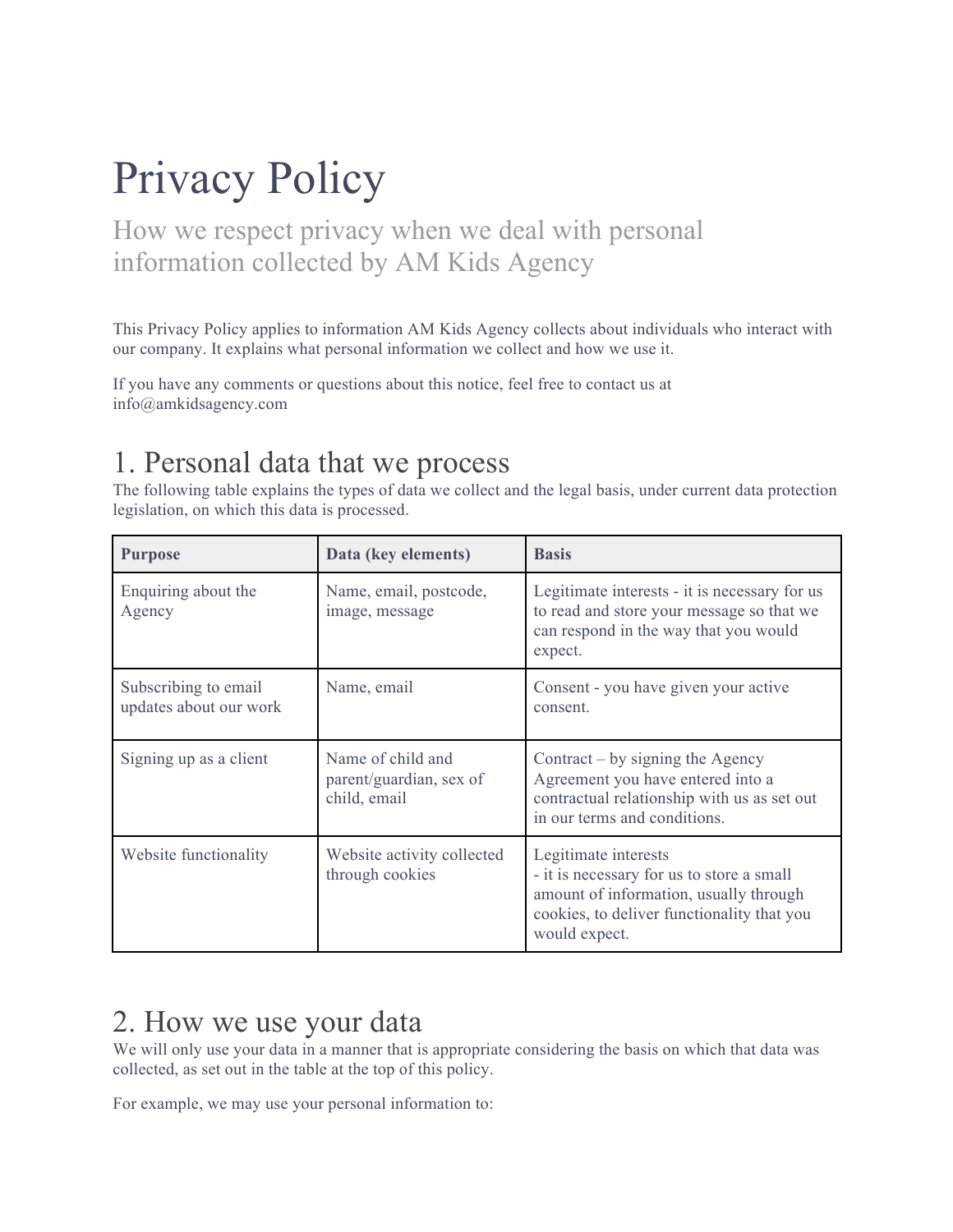- reply to enquiries you send to us;
- handle financial transactions;
- where you have specifically agreed to this, send you communications by email relating to our Agency which we think may be of interest to you eg future auditions.

### 3. When we share your data

We will only pass your data to third parties in the following circumstances:

- you have provided your explicit consent for us to pass data to a named third party;
- we are using a third party purely for the purposes of processing data on our behalf and we have in place a data processing agreement with that third party that fulfils our legal obligations in relation to the use of third party data processors; or
- we are required by law to share your data.

In addition, we will only pass data to third parties outside of the EU where appropriate safeguards are in place as defined by Article 46 of the General Data Protection Regulation.

## 4. How long we keep your data

We take the principles of data minimisation and removal seriously and have internal policies in place to ensure that we only ever ask for the minimum amount of data for the associated purpose and delete that data promptly once it is no longer required.

Where data is collected on the basis of consent, we will seek renewal of consent at least every three years.

## 5. Rights you have over your data

You have a range of rights over your data, which include the following:

- Where data processing is based on consent, you may revoke this consent at any time and we will make it as easy as possible for you to do this
- You have the right to ask for rectification and/or deletion of your information.
- You have the right of access to your information.
- You have the right to lodge a complaint with the Information Commissioner if you feel your rights have been infringed.

A full summary of your legal rights over your data can be found on the Information Commissioner's website here: https://ico.org.uk/

If you would like to access the rights listed above, or any other legal rights you have over your data under current legislation, please get in touch with us.

Please note that relying on some of these rights, such as the right to deleting your data, will make it impossible for us to continue to deliver some services to you. However, where possible we will always try to allow the maximum access to your rights while continuing to deliver as many services to you as possible.

## 6. Cookies & usage tracking

A cookie is a small file of letters and numbers that is downloaded on to your computer when you visit a website. Cookies are used by many websites and can do a number of things, eg remembering your